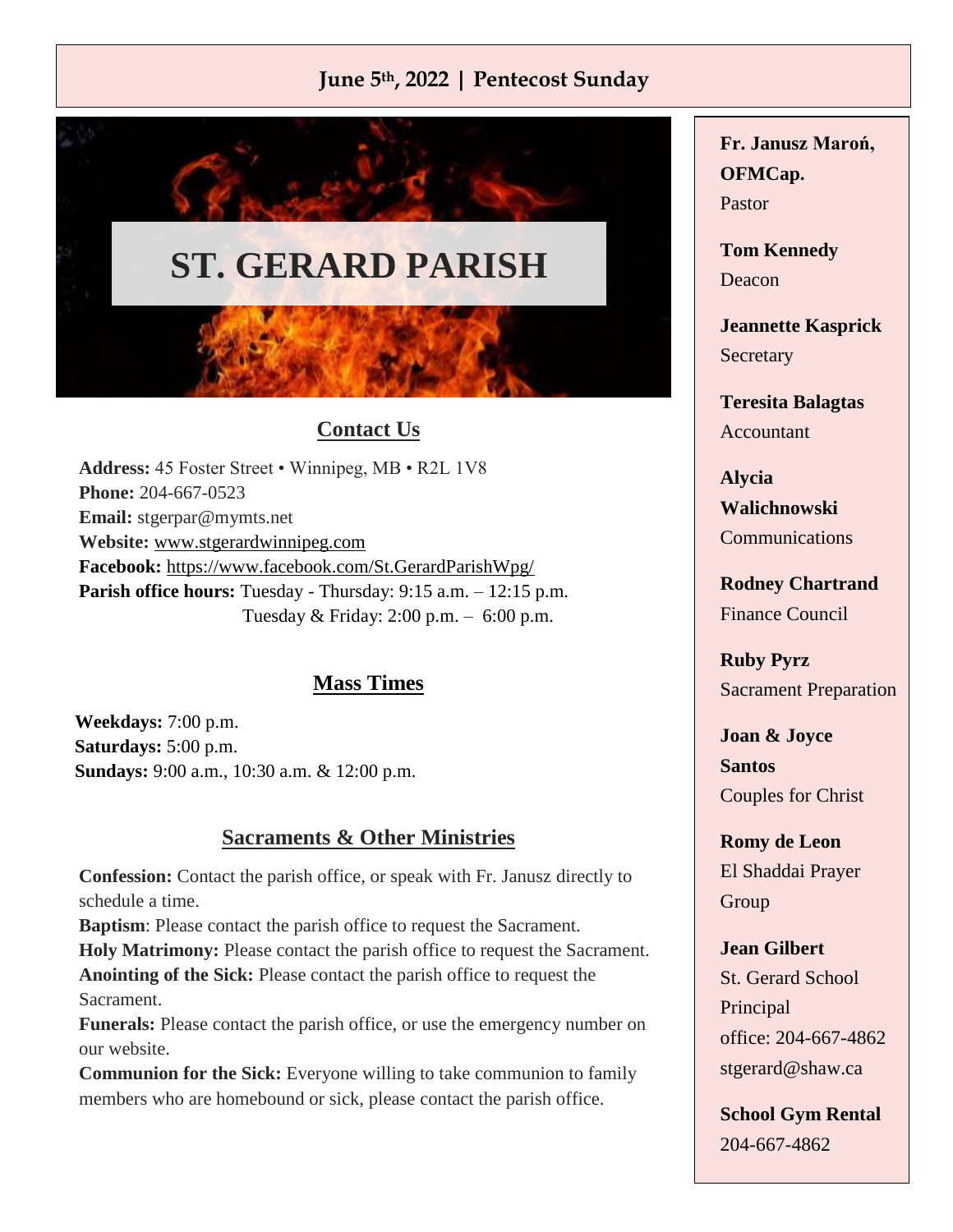**Please keep the following parishioners in your prayers:** Larry Partap, Grace Picur and Ray & Kay Rainka.

**Thank you to everyone who donated to our special collection for phase one of our Window Project on May 28th & 29th .** We were able to raise \$1,562.50! Thank you for your generous support, we look forward to completing the work on this portion of our project!

**Attention, Lectors and Extraordinary Ministers of the Eucharist**! Please sign

up to serve on the June schedule at the back of the church. There will be training for all current Lectors and Extraordinary Ministers of the Eucharist and those who wish to serve as ministers in our church. The training session for Extraordinary Ministers of the Eucharist will take place at 7:30 p.m. on Friday, June  $10<sup>th</sup>$ . The training session for Lectors will take place at 7:30 p.m. on Friday, June 17<sup>th</sup>. If you cannot attend, please inform the parish office.

**Save the date!** Family Barbeque on Sunday, June  $12<sup>th</sup>$  from 10:00 a.m. -2:00 p.m. on the St. Gerard school grounds. The St. Gerard Ladies Group & Knights of Columbus invite you to join us for this fundraiser barbeque to raise

| <b>Upcoming Mass Schedule</b> |                                             |                                                                                                                                                                           |
|-------------------------------|---------------------------------------------|---------------------------------------------------------------------------------------------------------------------------------------------------------------------------|
| <b>Date</b>                   | <b>Time</b>                                 | <b>Intention &amp; Requested by</b>                                                                                                                                       |
| June 4 <sup>th</sup>          | $5:00$ p.m.                                 | Thanksgiving - Jose & Maria Espinoza                                                                                                                                      |
| June 5 <sup>th</sup>          | $9:00$ a.m.<br>10:30 a.m.<br>12:00 p.m.     | Dec. Pauline McKenzie – her family<br>Dec. Lillian & William Olin - Jim & Grace Picur<br>Needs & intentions of all parishioners                                           |
| June 6 <sup>th</sup>          | $7:00$ p.m.                                 | Dec. husband & loved ones - Ilona Kovach                                                                                                                                  |
| June $7th$                    | $7:00$ p.m.                                 | Deceased members of the Landico, Zafra & Cusi<br>family                                                                                                                   |
| June 8 <sup>th</sup>          | $7:00$ p.m.                                 | Dec. Cristobal & Antonia Cancio - Lourdes<br>Cancino                                                                                                                      |
| June $9th$                    | $7:00$ p.m.                                 | Enrique Bolanos & Norina Cermeno - Espinoza<br>family                                                                                                                     |
| June 10 <sup>th</sup>         | $7:00$ p.m.                                 | Dec. Francis, Alice, Winston, Noble, Frances,<br>Kingdon & Diana Partap - Larry Partap                                                                                    |
| June 11 <sup>th</sup>         | $5:00$ p.m.                                 | Dominga Abaunza & Roger Jarquin – Espinoza<br>family                                                                                                                      |
| June $12th$                   | $9:00$ a.m.<br>$10:30$ a.m.<br>$12:00$ p.m. | Deceased members of the Morallos, Nanoz and<br>Marfil family - Marylocke Navia<br>Philippine Independence $-$ Jim & Grace Picur<br>Needs & intentions of all parishioners |
| June 13th                     | $7:00$ p.m.                                 | Dec. Laurent Carriere, Eduardo Balugut, Nancy<br>Narciso and Evangeline & Isodoro Guevarra                                                                                |
| June 14th                     | 7:00 p.m.                                   | Deceased members of the Nadela, Du, Fernandez<br>& Cenega family – Fe Du & family                                                                                         |
| June 15 <sup>th</sup>         | $7:00$ p.m.                                 | Deceased friends and family members – Wendy<br>Fernandes                                                                                                                  |
| June $16th$                   | $7:00$ p.m.                                 | Gladys & Lila Abaunza - Espinoza family                                                                                                                                   |
| June $17th$                   | $7:00$ p.m.                                 | Deceased friends and family members - Lisa &<br>Mbusa Sikiminywa                                                                                                          |
| June 18th                     | $5:00$ p.m.                                 | Alex & Alex Abaunza – Espinoza family                                                                                                                                     |
| June $19th$                   | 9:00 a.m.                                   | Deceased friends and family members - Lisa &<br>Mbusa Sikiminywa                                                                                                          |
|                               | $10:30$ a.m.                                | Dec. Rosendo & Felimon Franco and William<br>Picur – Jim & Grace                                                                                                          |
|                               |                                             | 12:00 p.m. Needs $&$ intentions of all parishioners                                                                                                                       |

funds for our window project. Rain or shine. A 50/50 draw will be held. Hot dog combo \$5.00, hamburger combo \$6.00. Bring your own lawn chair. In case of rain we will have access to the school gym.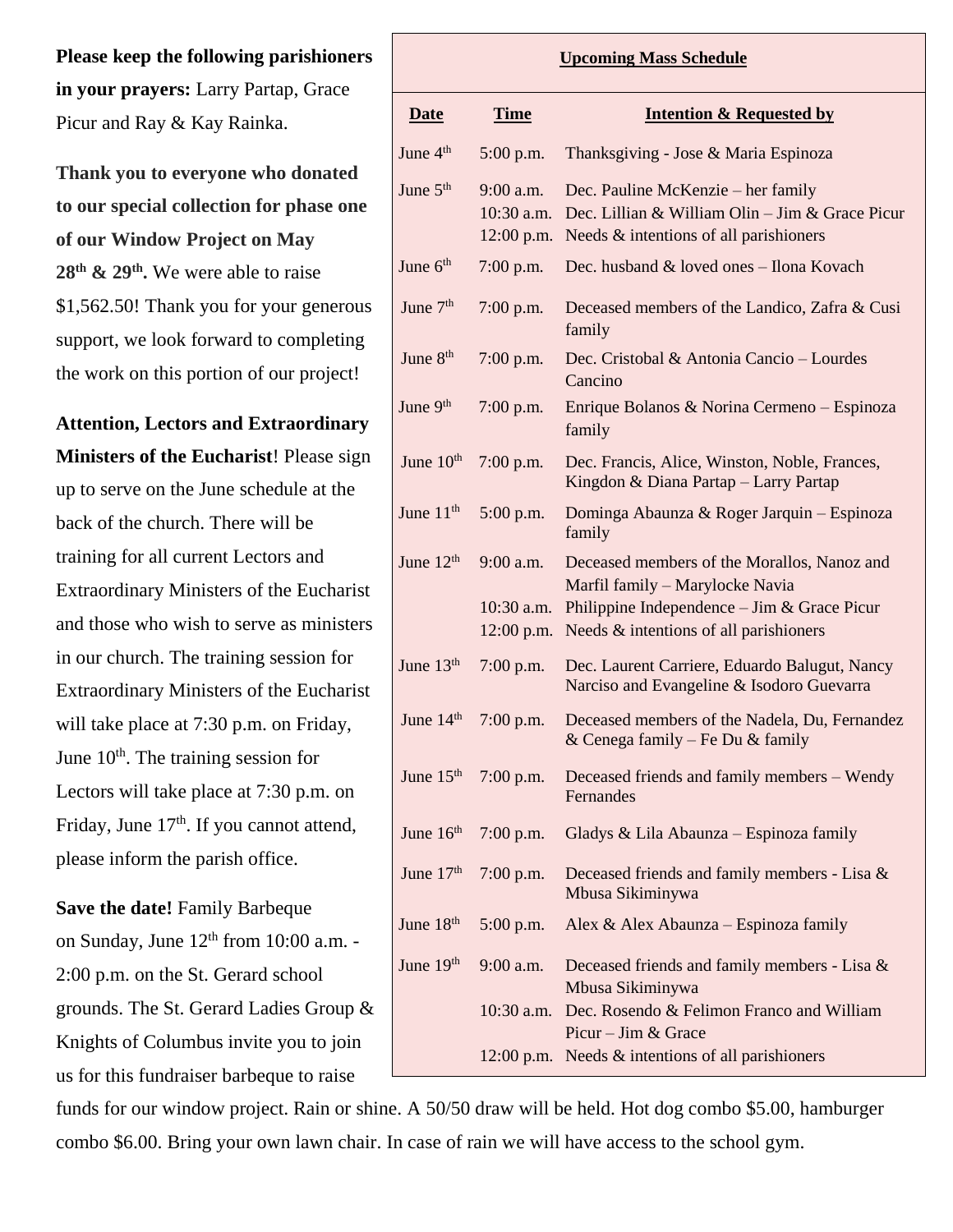#### **Weekend Collections**

**May 21st & 22nd** Envelopes: \$1,645.00 Loose: \$109.25 Window Project: \$270.00

**May 28th & 29th** Envelopes: \$1,548.45 Window Project: \$1562.50

**May direct deposits:** \$1,475.00

**Fr. Janusz will be away on June 20th & 21st .** Masses will be cancelled on those dates.

**Congratulations to all the young people of our parish who were Confirmed on Friday, May 27th and those who received their First Communion on Sunday, May 29th!** Thank you very much to Ruby Pyrz, who served our parish community by preparing these young people to receive the Sacraments. We wish you all the best in your future endeavors, Ruby!

**Our parish now has a subscription to FORMED, an online platform filled with thousands of Catholic movies, shows, audio programs and books.** You can enjoy FORMED for free on your computer or smart device. To gain access to all of FORMED's content, scan the QR code, or follow these simple steps:

- Go to  $\frac{https://signup.format.org/}{https://signup.format.org/})$
- Enter our parish's name or postal code
- Enter your name and your email address

That's it! Now you can get the free FORMED app for your phone by searching FORMED Catholic in your app store. Or watch on your computer by visiting [https://watch.formed.org/login.](https://watch.formed.org/login)

**You are invited to join our Archdiocese as we celebrate the ordination to the Priesthood of Paul Nguyen and Serge Buissé!** Rev. Deacon Paul Nguyen will be ordained on Saturday, June 4<sup>th</sup> at 10:00 a.m., and Rev. Deacon Serge Buissé will be ordained on Friday, July 8<sup>th</sup> at 7:00 p.m. Both celebrations will take place at the St. Boniface Cathedral. These celebrations will be livestreamed, and can be accessed via the YouTube page of St. Boniface Cathedral Parish: [live.cstboniface.ca.](live.cstboniface.ca) As we rejoice at the promise of new workers in the vineyard of the Lord, please remember to keep Paul and Serge in your prayers.

**Pope Francis' Prayer Intention for June 2022:** Families – We pray for Christian families around the world; may they embody and experience unconditionally love and advance in holiness in their daily lives.